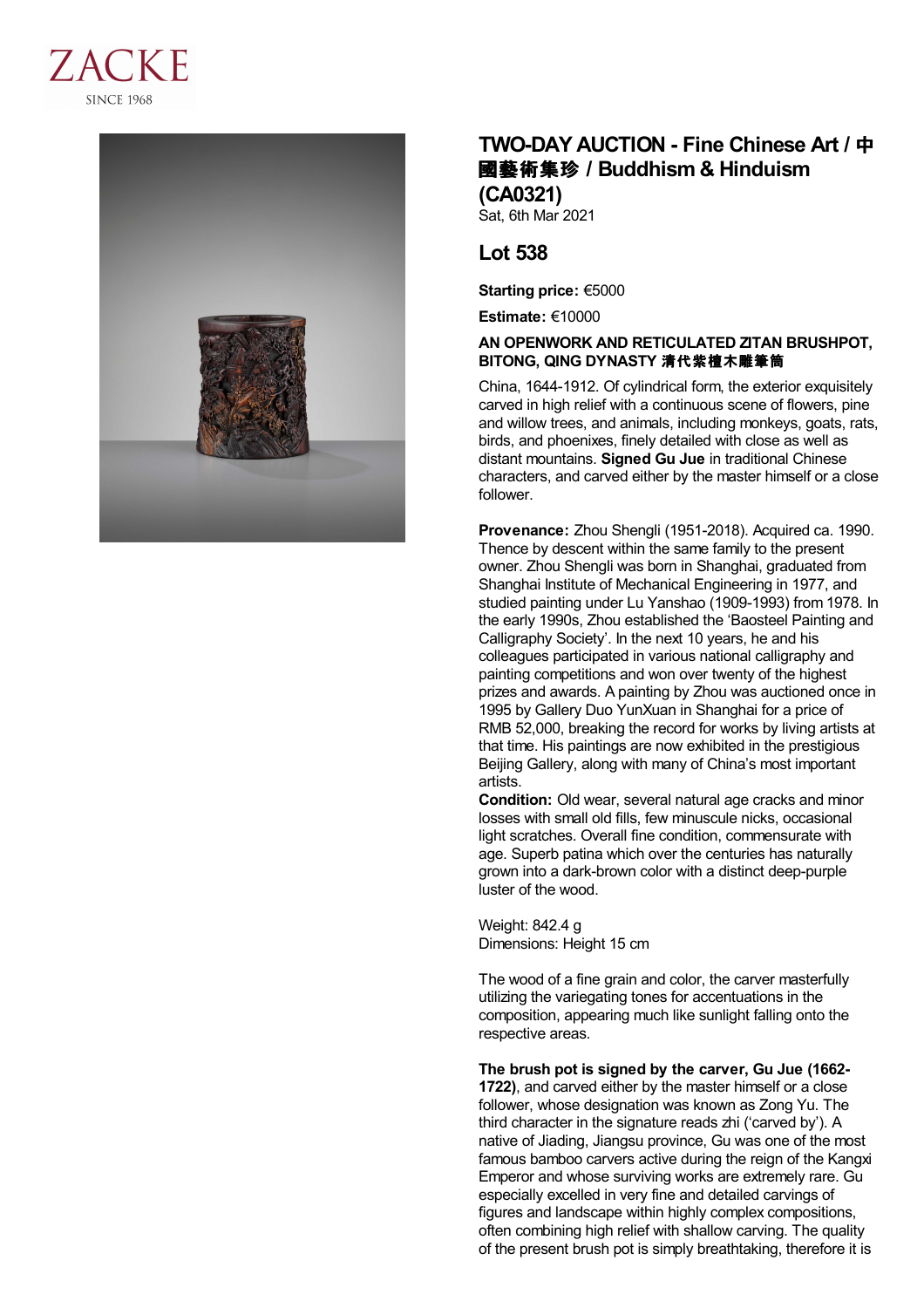possible that it was indeed carved by the master himself.

Literature comparison: A related brush pot signed by Gu Jue is in the Metropolitan Museum of Art, accession number 1994.382. See a similar bamboo brush pot carved with a landscape design and signed by Gu Jue, from the Eugene Fuller Memorial Collection in the Seattle Art Museum, illustrated in Ip Yee and Laurence C.S. Tam, Chinese Bamboo Carving, Part I, Hong Kong, 1978, pl. 50. Compare also the brush pot dated to the early Qing period, signed Jiyou zhongxia Gu Zongyu zhi ('Made by Gu Zongyu in the Summer of Jiyou year') in the Palace Museum Collection, illustrated in The Palace Museum Collection of Elite Carvings, Forbidden City Publishing House, 2002, p. 55, no. 26. Compare also one illustrated in 'Chinese Decorative Arts', Metropolitan Museum of Art Bulletin, New York, Summer 1997, p. 50.

Auction result comparison: Compare with a related brush pot at Christie's Hong Kong in Fine Chinese Ceramics and Works of Art on 30 May 2005, lot 1293, **sold for HKD 10,760,000**, and another at Sotheby's Hong Kong in Scholarly Works of Art from the Mary and George Bloch Collection on 23 October 2015, lot 5, **sold for HKD 5,160,000**. A brushpot attributed to Gu Jue was offered at Sotheby's Hong Kong in The Robert H. Blumenfield Collection of Chinese Bamboo Carvings on 7 April 2015, lot 3008, bought-in at an **estimate of HKD 2,500,000-3,500,000**, and one described as 'School of Gu Jue' was sold by Christie's Hong Kong in The Feng Wen Tang Collection Of Bamboo Carvings and Furniture on 3 June 2015, lot 2828, **for HKD 1,360,000**.

## 清代紫檀木雕筆筒

中國,1644-1912年。本品直筒形,直口,直腹,平底,精美浮雕 茂密森林裏猴子戲耍的情景。不同的樹木,鳥類以及山羊等不 同動物,此件器物雕飾巧致,疏透玲瓏並,細節生動逼真。顧珏 款,可能爲大師本人,或是其同期匠人或學生。

來源:周生力(1951-2018) 收藏。大約購於1990年代。直至現任 藏家前一直保存在同一家族中。周生力出生於上海,師從陸儼 少(1909-1993) 學畫。1990年代他和他的同事們參加了許多書 法和繪畫比賽,並贏得了二十多個獎項,從而建立了"寶鋼書畫 學會"。 他的一幅畫曾在1995年上海朵雲軒參加拍賣以52,000 元的價格拍出,打破了當時在世藝術家的作品紀錄。 現在,他的 畫作與許多中國最重要的畫家一起在著名的北京畫廊展出 圖片:周生力與陸儼少,約 1970 至1980年間。 品相:舊磨損,一些自然年齡裂縫和少量舊填充物,很少的微小 划痕,偶爾的輕微划痕。 總體狀況良好,與年齡相稱。 幾個世紀

以來,極好自然生長成深棕色的古銅色包漿,並具有明顯的深 紫色光澤。

重量:842.4 克 尺寸:高15厘米

木材質地細密,色澤鮮豔,雕刻師熟練地運用不同色調來強調 構圖,看起來很像陽光直射到各個區域。

筆筒上刻清代雕刻大師顧珏(1662-1722)款,可能爲大師本人, 或是其同期匠人或學生。顧珏字宗玉,江蘇嘉定人,是康熙皇帝 時期最活躍的竹雕刻家之一,其倖存作品極為罕見。 顾珏特別 擅長在高度複雜的構圖中精巧細緻地雕刻人物和風景,通常將 淺浮雕與淺雕結合在一起。因爲筆筒雕刻工藝令人叹为观止, 所以它很可能是由顧珏亲自雕刻的。

文獻比較: 顧珏筆筒可見於Metropolitan Museum of Art,編號 1994.382。另一顧珏署名的竹雕山水筆筒來自Seattle Art Museum 中的Eugene Fuller Memorial Collection, 見Ip Yee 與